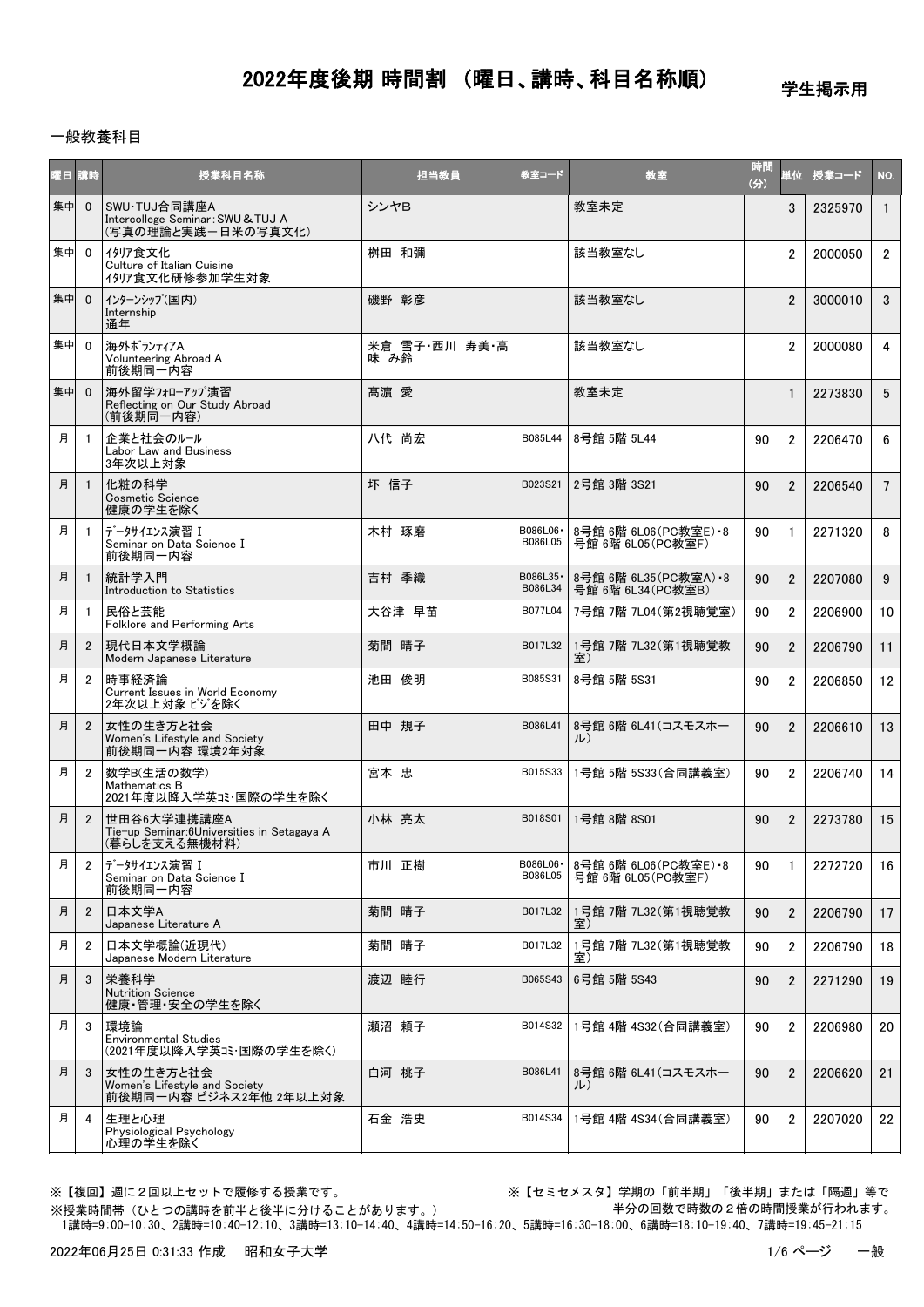## 学生掲示用

#### 一般教養科目

| 曜日 講時 |                | 授業科目名称                                                            | 担当教員   | 教室コード   | 教室                        | 時間<br>(3) | 単位             | 授業コード   | NO. |
|-------|----------------|-------------------------------------------------------------------|--------|---------|---------------------------|-----------|----------------|---------|-----|
| 月     | $\overline{4}$ | ドイッ文化論<br>German Culture                                          | 岩田 正之  | B014S32 | 1号館 4階 4S32 (合同講義室)       | 90        | $\overline{2}$ | 2206380 | 23  |
| 月     | 4              | 日本史A(前近代)<br>History of Japan A                                   | 三野 行徳  | B076S03 | 7号館 6階 6S03               | 90        | $\overline{2}$ | 2206770 | 24  |
| 月     | 5              | 漢字の誕生と変遷<br>History of Chinese Characters<br>前後期同一内容              | 市原 靖久  | B014S32 | 1号館 4階 4S32 (合同講義室)       | 90        | $\overline{2}$ | 2206950 | 25  |
| 月     | 5              | グローバル社会の諸問題A<br>Global Social Issues A<br>(ダイバーシティと共生社会) 2年次以上対象  | 武川 恵子  | B084S45 | 8号館 4階 4S45               | 90        | $\overline{2}$ | 2226660 | 26  |
| 月     | 5              | 数学A(数学の基礎)<br>Mathematics A<br>2021年度以降入学英コミ·国際の学生を除く             | 郷原 惇平  | B015S33 | 1号館 5階 5S33 (合同講義室)       | 90        | $\overline{2}$ | 2206730 | 27  |
| 月     | $\overline{7}$ | データサイエンス入門<br>Introduction to Data science<br>前後期同一内容             | 市川 正樹  | OL      | オンライン授業                   | 90        | $\overline{2}$ | 2274600 | 28  |
| 火     | $\mathbf{1}$   | 日本語基礎                                                             | 宮嵜 由美  | B015S33 | 1号館 5階 5S33 (合同講義室)       | 90        | $\overline{2}$ | 2273850 | 29  |
| 火     |                | A 前後期同一内容<br>日本美術通史<br>History of Japanese Art                    | 川瀬 由照  | B077L02 | 7号館 7階 7L02 (第1視聴覚室)      | 90        | $\overline{2}$ | 2206830 | 30  |
| 火     | $\overline{2}$ | 住まいの歴史<br>History of Japanese Houses<br>前後期同一内容 環境の学生を除く          | 礒野 さとみ | B017L32 | 1号館 7階 7L32(第1視聴覚教<br>室)  | 90        | $\overline{2}$ | 2206490 | 31  |
| 火     | $\overline{2}$ | 天文学<br>Astronomy                                                  | 村田 一心  | B086L41 | 8号館 6階 6L41 (コスモスホー<br>ル) | 90        | $\overline{2}$ | 2206580 | 32  |
| 火     | $\overline{2}$ | 東洋史<br>Oriental History<br>歴文除く歴文「東洋史概説」と重複履修不可                   | 牧野 元紀  | B074S02 | 7号館 4階 4S02               | 90        | $\overline{2}$ | 2206880 | 33  |
| 火     | $\overline{2}$ | 日本史概説<br>General History of Japan                                 | 三野 行徳  | B076S02 | 7号館 6階 6S02               | 90        | $\overline{2}$ | 2206780 | 34  |
| 火     | $\overline{2}$ | 入門経済学<br>Introduction to Economics<br>前後期同一内容                     | 池田 俊明  | B014S34 | 1号館 4階 4S34 (合同講義室)       | 90        | $\overline{2}$ | 2206530 | 35  |
| 火     | $\overline{2}$ | メディア論C<br>Media Studies C<br>(新聞論)前後期同一内容                         | 稲澤 裕子  | B014S33 | 1号館 4階 4S33 (合同講義室)       | 90        | $\overline{2}$ | 2206410 | 36  |
| 火     | 3              | イギリス文化論<br><b>British Culture</b>                                 | 原田 俊明  | B065S43 | 6号館 5階 5S43               | 90        | $\overline{2}$ | 2206290 | 37  |
| 火     | 3              | 経済学基礎<br>Economics(Basic)<br>歴文の学生を除く                             | 池田 俊明  | B018L36 | 1号館 8階 8L36               | 90        | $\overline{2}$ | 2207070 | 38  |
| 火     | 3              | コミュニティとまちづくり<br>Community and Town Planning<br>前後期同一内容            | 瀬沼 頼子  | B014S32 | 1号館 4階 4S32(合同講義室)        | 90        | $\overline{2}$ | 2206360 | 39  |
| 火     | 3              | 女性とキャリア形成<br>Women and Career Development<br>前後期同一内容 会フ2年他 2年以上対象 | 狩野 麻里  | B017L32 | 1号館 7階 7L32(第1視聴覚教<br>室)  | 90        | $\overline{2}$ | 2206595 | 40  |
| 火     | 3              | 女性とキャリア形成<br>Women and Career Development<br>前後期同一内容 現代2年他 2年以上対象 | 田中 規子  | B086L41 | 8号館 6階 6L41(コスモスホー<br>ル)  | 90        | $\overline{2}$ | 2206590 | 41  |
| 火     | 3              | メディア論D<br>Media Studies D<br>(メディア情報リテラシー)前後期同一内容                 | 稲澤 裕子  | B017L34 | 1号館 7階 7L34(第2視聴覚教<br>室)  | 90        | $\overline{2}$ | 2206420 | 42  |
| 火     | 4              | 現代哲学<br>Contemporary Philosophy                                   | 井原 奉明  | B032S05 | 3号館 2階 2S05               | 90        | $\overline{2}$ | 2206960 | 43  |
| 火     | 4              | 住居学<br>Housing and Living Design<br>環境・健康の学生を除く                   | 礒野 さとみ | B017L32 | 1号館 7階 7L32(第1視聴覚教<br>室)  | 90        | $\overline{2}$ | 2206500 | 44  |
| 火     | $\overline{4}$ | 食生活と調理<br>Dietary Habits and Cookery                              | 関本 美貴  | B065S43 | 6号館 5階 5S43               | 90        | $\overline{2}$ | 2207150 | 45  |

※授業時間帯(ひとつの講時を前半と後半に分けることがあります。)

※【複回】週に2回以上セットで履修する授業です。 ※【セミセメスタ】学期の「前半期」「後半期」または「隔週」等で 半分の回数で時数の2倍の時間授業が行われます。

1講時=9:00-10:30、2講時=10:40-12:10、3講時=13:10-14:40、4講時=14:50-16:20、5講時=16:30-18:00、6講時=18:10-19:40、7講時=19:45-21:15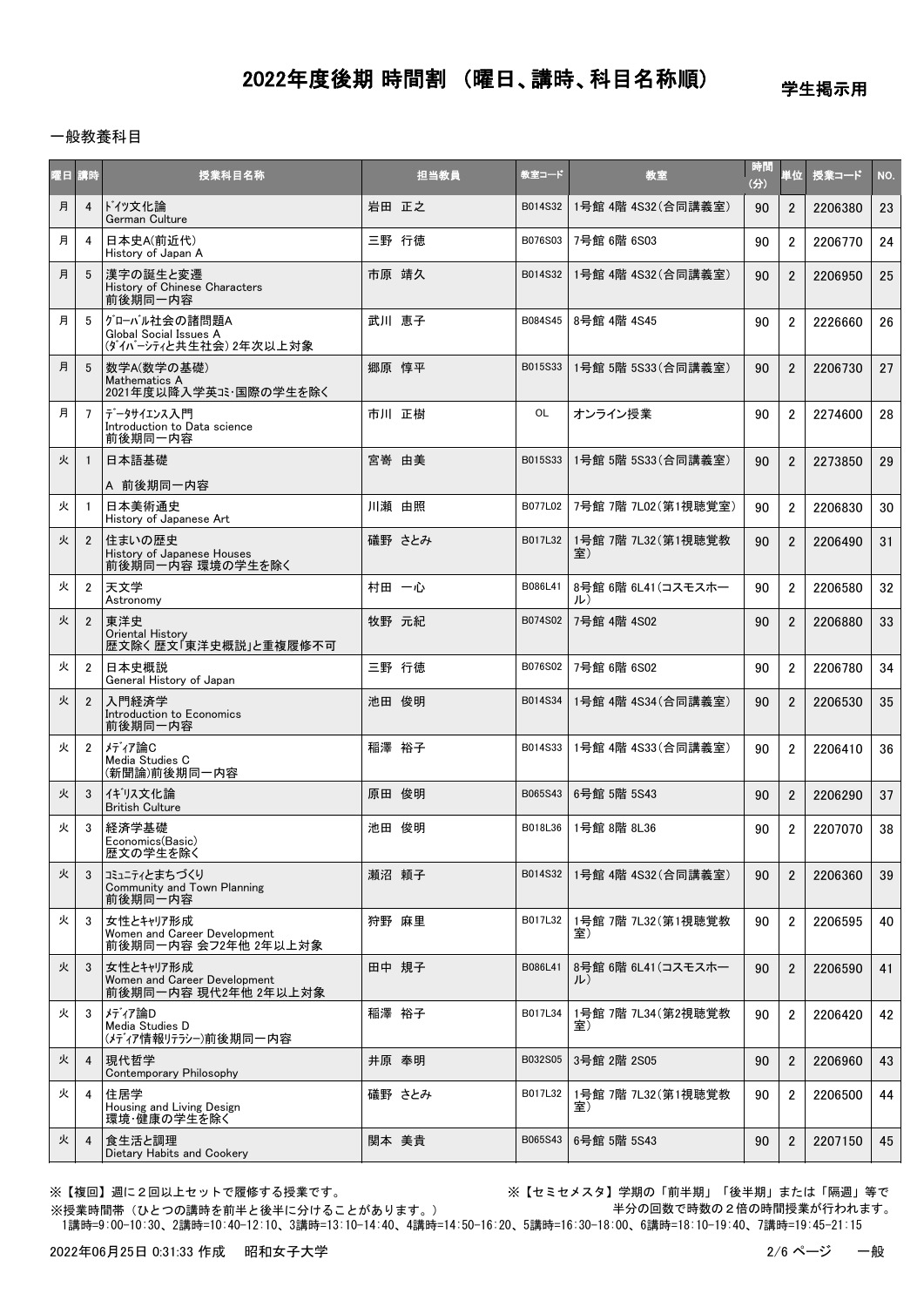学生掲示用

### 一般教養科目

| 曜日 講時 |                | 授業科目名称                                                              | 担当教員                   | 教室コード                | 教室                                         | 時間<br>(分) | 単位             | 授業コード   | NO. |
|-------|----------------|---------------------------------------------------------------------|------------------------|----------------------|--------------------------------------------|-----------|----------------|---------|-----|
| 火     | $\overline{4}$ | 哲学概論(教養)<br>Philosophy<br>心理・現代の学生を除く                               | 和田 慈                   | B013S38              | 1号館 3階 3S38                                | 90        | $\overline{2}$ | 2206550 | 46  |
| 火     | 4              | 幼児の心理<br>Psychology of Infant                                       | 横山 文樹                  | B086L41              | 8号館 6階 6L41(コスモスホー<br>ル)                   | 90        | $\overline{2}$ | 2206690 | 47  |
| 火     | 5              | 女性とキャリア形成<br>Women and Career Development<br>前後期同一内容 日文2年他 2年以上対象   | 田中 規子                  | B086L41              | 8号館 6階 6L41 (コスモスホー<br>ル)                  | 90        | $\overline{2}$ | 2206600 | 48  |
| 火     | 5              | 数理能力基礎<br><b>Basic Mathematics and Physics</b><br>前後期同一内容 2年次以上対象   | 市川 正樹                  | B014S32              | 1号館 4階 4S32(合同講義室)                         | 90        | $\overline{2}$ | 2206760 | 49  |
| 火     | 5              | 哲学概論(教養)<br>Philosophy<br>心理・現代の学生を除く                               | 和田 慈                   | B013S38              | 1号館 3階 3S38                                | 90        | $\overline{2}$ | 2206560 | 50  |
| 水     | $\overline{1}$ | データサイエンス演習Ⅲ<br>Seminar on Data Science III<br>(選抜制)2年次以上対象          | 市川 正樹                  | B086L04              | 8号館 6階 6L04(PC教室G)                         | 90        | $\mathbf{1}$   | 2273800 | 51  |
| 水     | -1             | 日本語基礎<br>C 前後期同一内容                                                  | 泉 大輔                   | B014S32              | 1号館 4階 4S32 (合同講義室)                        | 90        | $\overline{2}$ | 2273840 | 52  |
| 水     | $\mathbf{1}$   | 日本語基礎<br>B 前後期同一内容                                                  | ヤロシュ島田 むつみ             | B015S33              | 1号館 5階 5S33 (合同講義室)                        | 90        | $\overline{2}$ | 2273860 | 53  |
| 水     | $\overline{2}$ | 宗教学入門<br>Introduction to Religious Studies                          | 中村 圭志                  | B086L41              | 8号館 6階 6L41 (コスモスホー<br>ル)                  | 90        | $\overline{2}$ | 2206640 | 54  |
| 水     | $\overline{2}$ | 牛命科学<br>Life Science                                                | 吉田 健一                  | B085S03              | 8号館 5階 5S03                                | 90        | $\overline{2}$ | 2206990 | 55  |
| 水     | $\overline{2}$ | 法学E<br>Law E<br>歴文「法学概論」との重複履修は不可                                   | 森本 直子                  | B014S02              | 1号館 4階 4S02                                | 90        | $\overline{2}$ | 2206930 | 56  |
| 水     | $\overline{2}$ | 法学入門B<br>Introduction to Law B<br>歴文「法学概論」との重複履修は不可                 | 森本 直子                  | B014S02              | 1号館 4階 4S02                                | 90        | $\overline{2}$ | 2206930 | 57  |
| 水     | $\overline{2}$ | 倫理学<br><b>Ethics</b><br>2年次以上対象                                     | 田中 丹史                  | B085S04              | 8号館 5階 5S04 (合同講義室)                        | 90        | $\overline{2}$ | 2206510 | 58  |
| 水     | 3              | 社会学<br>Sociology<br>前後期同一内容                                         | 須藤 康介                  | B016S07              | 1号館 6階 6S07                                | 90        | $\overline{2}$ | 2207030 | 59  |
| 水     | 3              | 宗教学入門<br>Introduction to Religious Studies                          | 中村 圭志                  | B086L41              | 8号館 6階 6L41(コスモスホー<br>ル)                   | 90        | $\overline{2}$ | 2206660 | 60  |
| 木     | $\mathbf{1}$   | 児童文学(外国)<br>Children's Literature                                   | 大沼 郁子                  | B014S34              | 1号館 4階 4S34(合同講義室)                         | 90        | $\mathfrak{p}$ | 2206520 | 61  |
| 木     | -1             | 食を科学する<br>Food Science<br>健康·管理·安全を除く omnibus                       | 秋山 久美子·横塚 昌子·<br>清水 史子 | B013S38              | 1号館 3階 3S38                                | 90        | $\overline{2}$ | 2207170 | 62  |
| 木     | $\overline{2}$ | エネルギー資源<br>Natural Resource and Energy<br>2年次以上対象                   | 萩原 豪                   | B014S33              | 1号館 4階 4S33 (合同講義室)                        | 90        | $\overline{2}$ | 2236770 | 63  |
| 木     | $\overline{2}$ | 海外留学スタートアップ講義<br>Preparing to Study Abroad<br>(英コミ・国際・ビジは除く前後期同一内容) | 髙濵 愛                   | B014S07              | 1号館 4階 4S07                                | 90        | $\overline{2}$ | 2273820 | 64  |
| 木     | $\overline{2}$ | 家庭の医学<br><b>Family Medicine</b>                                     | 藤岡 和美                  | B018L36              | 1号館 8階 8L36                                | 90        | $\overline{2}$ | 2206680 | 65  |
| 木     | $\overline{2}$ | こころの科学<br>Psychology<br>50心理·2021以降入学英コ・国際除く前後期                     | 松澤 正子                  | B086L01              | 8号館 6階 6L01(オーロラホー<br>ル)                   | 90        | $\overline{2}$ | 2206330 | 66  |
| 木     | $\overline{2}$ | データサイエンス演習 IIC<br>Seminar on Data Science II C<br>(AI系)2年次以上対象      | 桐山 恵理子                 | B086L35 ·<br>B086L34 | 8号館 6階 6L35(PC教室A) •8<br>号館 6階 6L34(PC教室B) | 90        | $\mathbf{1}$   | 2273790 | 67  |

※授業時間帯(ひとつの講時を前半と後半に分けることがあります。)

※【複回】週に2回以上セットで履修する授業です。 ※【セミセメスタ】学期の「前半期」「後半期」または「隔週」等で 半分の回数で時数の2倍の時間授業が行われます。

1講時=9:00-10:30、2講時=10:40-12:10、3講時=13:10-14:40、4講時=14:50-16:20、5講時=16:30-18:00、6講時=18:10-19:40、7講時=19:45-21:15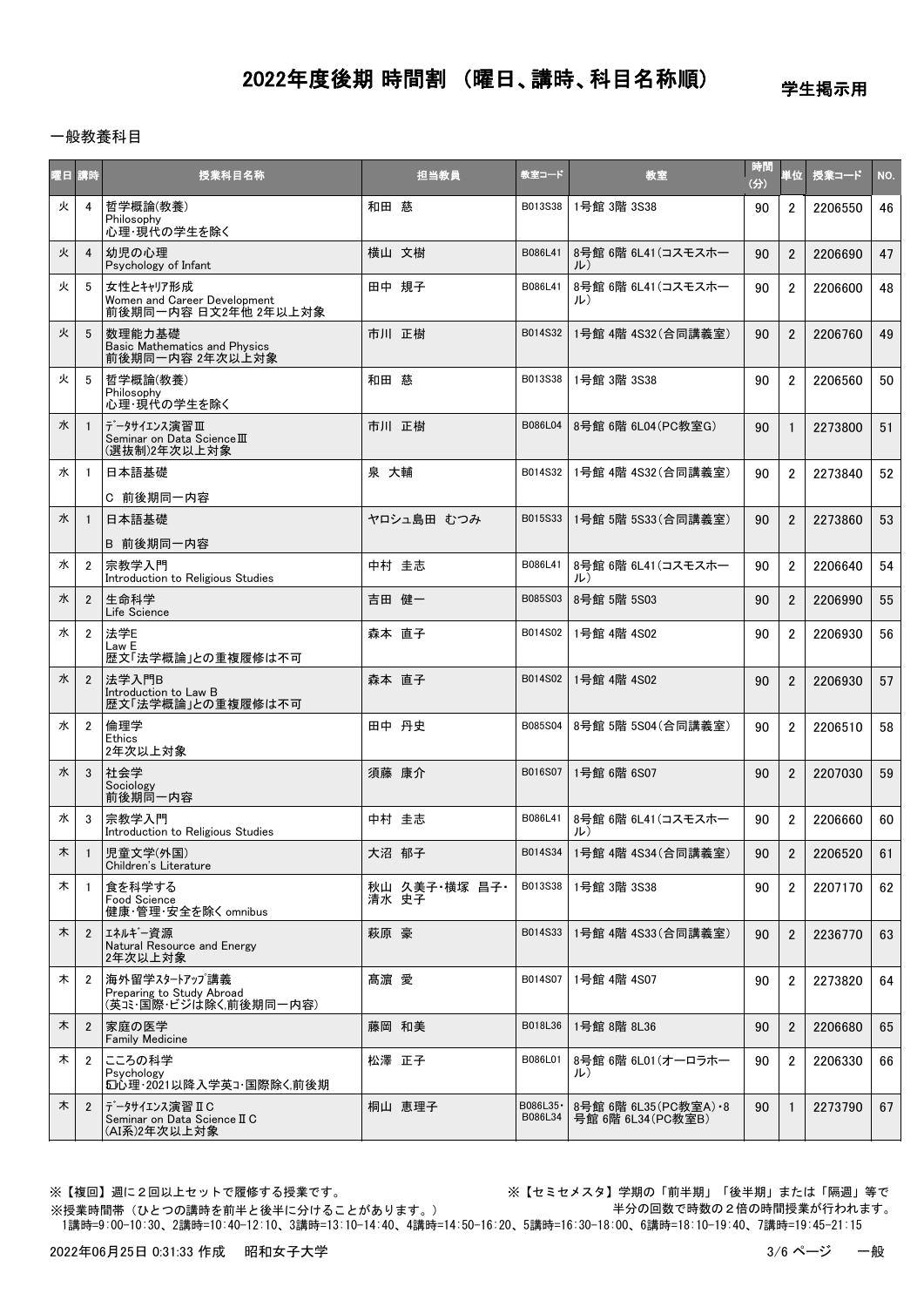## 学生掲示用

### 一般教養科目

| 曜日 講時 |                | 授業科目名称                                                                           | 担当教員                                                | 教室コード   | 教室                           | 時間<br>(分) | 単位             | 授業コード   | NO. |
|-------|----------------|----------------------------------------------------------------------------------|-----------------------------------------------------|---------|------------------------------|-----------|----------------|---------|-----|
| 木     | 3              | 「聴く」ための音楽概論<br>Introduction to Music Listening<br>2020以降入学環境の学生を除く               | 永岡 都                                                | B043L01 | 4号館 3階 3L01 (音楽体育室)          | 90        | $\overline{2}$ | 2206030 | 68  |
| 木     | 3              | 英米文学概論<br>Ango-American Literature                                               | 教員未定                                                | B033S05 | 3号館 3階 3S05                  | 90        | $\overline{2}$ | 2207110 | 69  |
| 木     | 3              | 現代韓国IT文化<br>IT Culture of Modern Korea<br>2年次以上で韓国語4単位以上取得済                      | 李 淑炫                                                | B086L05 | 8号館 6階 6L05 (PC教室F)          | 90        | $\overline{2}$ | 2273810 | 70  |
| 木     | 3              | 現代女性の社会参加<br>Role of Women in Modern Society<br>(女性が活躍する時代へ)2年次以上対象              | 稲澤 裕子                                               | B017L34 | 1号館 7階 7L34(第2視聴覚教<br>室)     | 90        | $\overline{2}$ | 2206970 | 71  |
| 木     | 3              | 生活経済論<br><b>Household Economics</b>                                              | 伊藤 純                                                | B017L32 | 1号館 7階 7L32 (第1視聴覚教<br>室〕    | 90        | $\overline{2}$ | 2207000 | 72  |
| 木     | 3              | 法学F<br>Law F (Issues in Law and Bioethics)<br>(いのちをめぐる法的諸問題)2年次以上対象              | 森本 直子                                               | B014S32 | 1号館 4階 4S32(合同講義室)           | 90        | $\overline{2}$ | 2206940 | 73  |
| 木     | 3              | 法学特論<br>Law (Advanced)<br>(いのちをめぐる法的諸問題)2年次以上対象                                  | 森本 直子                                               | B014S32 | 1号館 4階 4S32 (合同講義室)          | 90        | $\overline{2}$ | 2206940 | 74  |
| 木     | $\overline{4}$ | 映画史<br>History of Cinema                                                         | 川崎 昌平                                               | B086L41 | 8号館 6階 6L41 (コスモスホー<br>ル     | 90        | $\overline{2}$ | 2206840 | 75  |
| 木     | 4              | 宗教文化論<br>Reigion and Culture                                                     | 阿部 美香                                               | B076S03 | 7号館 6階 6S03                  | 90        | $\overline{2}$ | 2206650 | 76  |
| 木     | $\overline{4}$ | 生物学概論<br><b>Biology</b>                                                          | 常喜 豊                                                | B014S34 | 1号館 4階 4S34 (合同講義室)          | 90        | $\overline{2}$ | 2207010 | 77  |
| 木     | 5              | Study Abroad Preparation<br>Study Abroad Preparation<br>ボストン留学予定者のみ対象だジ除くomnibus | 鈴木 雅子·重松 優·鶴岡<br>明美 渡邊 知子 水戸部<br>賀津子·矢島 宏紀·池田<br>陽子 | B086L41 | 8号館 6階 6L41 (コスモスホー<br>ル)    | 90        | $\mathfrak{p}$ | 2206210 | 78  |
| 木     | 5              | 科学史<br><b>History of Science</b>                                                 | 木下 泰宏                                               | B014S33 | 1号館 4階 4S33 (合同講義室)          | 90        | $\overline{2}$ | 2207050 | 79  |
| 木     | 5              | 教養の社会思想史<br>History of Social Thought                                            | 山本 千寛                                               | B018L36 | 1号館 8階 8L36                  | 90        | $\overline{2}$ | 2206720 | 80  |
| 木     | 5              | 森林と環境<br>Forestry and Evironment<br>2年次以上対象                                      | 中山 栄子                                               | B017L34 | 1号館 7階 7L34 (第2視聴覚教<br>室)    | 90        | $\overline{2}$ | 2206890 | 81  |
| 金     | $\overline{1}$ | コミュニティ・サービスラーニング(ボランティア論)<br>Community Service Learning                          | 渡辺 剛                                                | B014S05 | 1号館 4階 4S05                  | 90        | $\overline{2}$ | 2206350 | 82  |
| 金     |                | 政治学<br><b>Political Science</b>                                                  | 佐藤 高尚                                               | B085S33 | 8号館 5階 5S33                  | 90        | $\overline{2}$ | 2206700 | 83  |
| 金     | $\mathbf{1}$   | 西洋史<br>Western History<br>歴文除く歴文「西洋史概論」と重複履修不可                                   | 湯上 良                                                |         | B077L02 7号館 7階 7L02 (第1視聴覚室) | 90        | $\overline{2}$ | 2207120 | 84  |
| 金     | $\overline{1}$ | 中国文化論<br><b>Chinese Culture</b><br>前後期同一内容                                       | 市川 清史                                               | B076S03 | 7号館 6階 6S03                  | 90        | $\overline{2}$ | 2206450 | 85  |
| 金     | 2              | 考古学(日本の遺跡)<br>Archaeology                                                        | 小泉 玲子                                               | B077L02 | 7号館 7階 7L02(第1視聴覚室)          | 90        | $\overline{2}$ | 2207100 | 86  |
| 金     | $\overline{2}$ | 身体と運動の科学<br>Science of Body and Exercise                                         | 白川 哉子                                               | B086L01 | 8号館 6階 6L01(オーロラホー<br>ル)     | 90        | $\overline{2}$ | 2207130 | 87  |
| 金     | $\overline{2}$ | スポーツを考える<br>Sport Science                                                        | 渡辺 剛                                                | B065S43 | 6号館 5階 5S43                  | 90        | $\overline{2}$ | 2206370 | 88  |
| 金     | $\overline{2}$ | 政治学<br><b>Political Science</b>                                                  | 佐藤 高尚                                               | B085S33 | 8号館 5階 5S33                  | 90        | $\overline{2}$ | 2206710 | 89  |
| 金     | $\overline{2}$ | 日本経済史<br>History of Japanese Economy                                             | 山崎 澄江                                               | B014S32 | 1号館 4階 4S32(合同講義室)           | 90        | $\overline{2}$ | 2206820 | 90  |
| 金     | 3              | 時事経済論<br>Current Issues in World Economy<br>2年次以上対象 ビジを除く                        | 市川 正樹                                               | B014S32 | 1号館 4階 4S32(合同講義室)           | 90        | $\overline{2}$ | 2272450 | 91  |

※【複回】週に2回以上セットで履修する授業です。 ※【セミセメスタ】学期の「前半期」「後半期」または「隔週」等で 半分の回数で時数の2倍の時間授業が行われます。

 1講時=9:00-10:30、2講時=10:40-12:10、3講時=13:10-14:40、4講時=14:50-16:20、5講時=16:30-18:00、6講時=18:10-19:40、7講時=19:45-21:15 ※授業時間帯(ひとつの講時を前半と後半に分けることがあります。)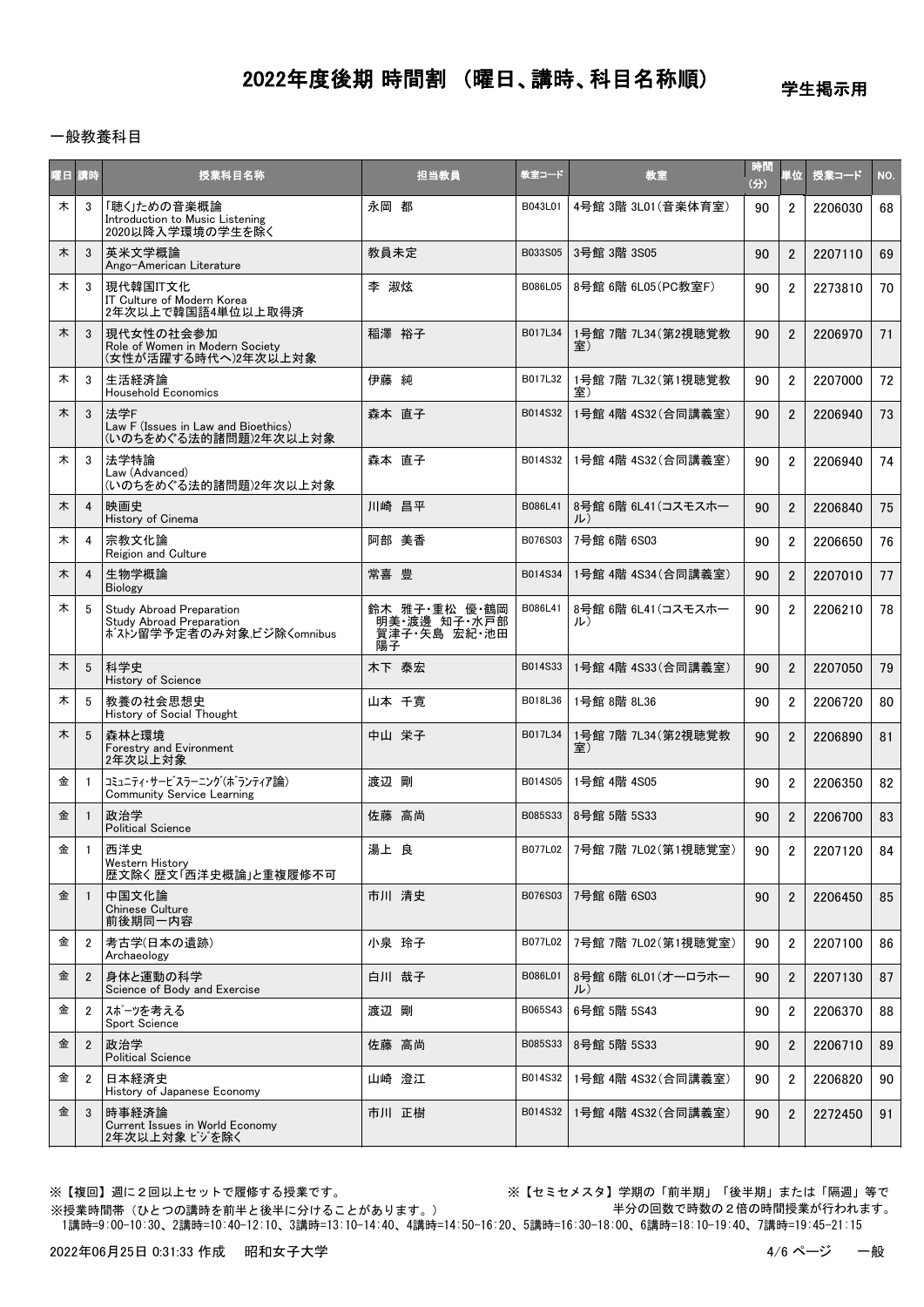学生掲示用

### 一般教養科目

| 曜日 講時  |                 | 授業科目名称                                                                                 | 担当教員   | 教室コード                | 教室                                            | 時間<br>$\left(\frac{1}{2}\right)$ | 単位             | 授業コード   | NO. |
|--------|-----------------|----------------------------------------------------------------------------------------|--------|----------------------|-----------------------------------------------|----------------------------------|----------------|---------|-----|
| 金      | 3               | 社会心理<br>Social Psychology<br>心理·2021以降入学英コ・国際除く前後期同                                    | 中江 須美子 | B017L32              | 1号館 7階 7L32 (第1視聴覚教<br>室)                     | 90                               | $\overline{2}$ | 2207040 | 92  |
| 金      | 3               | 数学C(形とパターンの数学)<br>Mathematics C                                                        | 岡 伸篤   | B018L36              | 1号館 8階 8L36                                   | 90                               | $\overline{2}$ | 2206750 | 93  |
| 金      | 4               | 人間と環境<br>Humans and Environment                                                        | 常喜 豊   | B015S33              | 1号館 5階 5S33 (合同講義室)                           | 90                               | $\overline{2}$ | 2206460 | 94  |
| 金      | $\overline{4}$  | 法学A(日本国憲法)<br>Law A (Constitutional Law)<br>教職課程履修者のみ対象                                | 森本 直子  | B014S32              | 1号館 4階 4S32(合同講義室)                            | 90                               | $\overline{2}$ | 2206910 | 95  |
| 金      | 4               | ロシア文化論<br>Russian Culture                                                              | 佐藤 裕子  | B018S01              | 1号館 8階 8S01                                   | 90                               | $\overline{2}$ | 2206430 | 96  |
| 金      | 5               | 女性の生き方と社会<br>Women's Lifestyle and Society<br>前後期同一内容 歴文·初教2年対象                        | 田中 規子  | B086L41              | 8号館 6階 6L41 (コスモスホー<br>ル)                     | 90                               | $\overline{2}$ | 2206630 | 97  |
| 金      | 5               | データサイエンス演習 I<br>Seminar on Data Science I<br>前後期同一内容                                   | 市川 正樹  | B086L33 ·<br>B086L32 | 8号館 6階 6L33 (PC教室C) · 8<br>号館 6階 6L32 (PC教室D) | 90                               | $\mathbf{1}$   | 2271310 | 98  |
| 金      | 5               | 法学B(日本国憲法)<br>Law B (Constitutional Law)<br>前後期同一内容                                    | 森本 直子  | B014S32              | 1号館 4階 4S32 (合同講義室)                           | 90                               | $\overline{2}$ | 2206920 | 99  |
| 日      | 5               | New England Studies(F)<br>New England Studies(F)                                       | ボストン教員 |                      | 該当教室なし                                        | 90                               | $\overline{2}$ | 2206180 | 100 |
| 日      | $\overline{7}$  | Children's Literature<br>Children's Literature                                         | ボストン教員 |                      | 該当教室なし                                        | 90                               | $\overline{2}$ | 2206100 | 101 |
| 日      | $\overline{7}$  | American Culture through Movies<br>American Culture through Movies                     | ボストン教員 |                      | 該当教室なし                                        | 90                               | $\overline{2}$ | 2206060 | 102 |
| 日      | $\overline{7}$  | Teaching Japanese<br>Teaching Japanese                                                 | ボストン教員 |                      | 該当教室なし                                        | 90                               | $\overline{2}$ | 2206240 | 103 |
| 日      | 7               | 21st Century Media<br>21st Century Media                                               | ボストン教員 |                      | 該当教室なし                                        | 90                               | $\overline{2}$ | 2206040 | 104 |
| 日      | 7               | Advertising and Public Relations<br>Advertising and Public Relations                   | ボストン教員 |                      | 該当教室なし                                        | 90                               | $\overline{2}$ | 2206050 | 105 |
| 日      | $\overline{7}$  | American Stories in Music<br>American Stories in Music                                 | ボストン教員 |                      | 該当教室なし                                        | 90                               | $\overline{2}$ | 2206070 | 106 |
| 日      | $\overline{7}$  | American Women of Today<br>American Women of Today                                     | ボストン教員 |                      | 該当教室なし                                        | 90                               | $\overline{2}$ | 2206080 | 107 |
| 日      | 7               | <b>Boston Academic Project</b><br>Boston Academic Project                              | ボストン教員 |                      | 該当教室なし                                        | 90                               | $\overline{2}$ | 2218130 | 108 |
| 日      | $\overline{7}$  | Boston Fall Extension A<br><b>Boston Fall Extension A</b>                              | ボストン教員 |                      | 該当教室なし                                        | 90                               | 1              | 2200370 | 109 |
| $\Box$ | 7               | <b>Boston Fall Extension B</b><br>Boston Fall Extension B                              | ボストン教員 |                      | 該当教室なし                                        | 90                               |                | 2200380 | 110 |
| 日      | 7               | Boston Fall Extension C<br>Boston Fall Extension C                                     | ボストン教員 |                      | 該当教室なし                                        | 90                               | $\mathbf{1}$   | 2200390 | 111 |
| 日      | 7               | <b>Broadway Musical Theater</b><br><b>Broadway Musical Theater</b>                     | ボストン教員 |                      | 該当教室なし                                        | 90                               | $\overline{2}$ | 2206090 | 112 |
| 日      | $7\overline{ }$ | Discussion of American Issues(F)<br>Discussion of American Issues(F)                   | ボストン教員 |                      | 該当教室なし                                        | 90                               | $\overline{2}$ | 2206110 | 113 |
| 日      | 7               | Environmental Issues<br>Environmental Issues                                           | ボストン教員 |                      | 該当教室なし                                        | 90                               | $\overline{2}$ | 2206120 | 114 |
| 日      | 7               | European Art History<br>European Art History                                           | ボストン教員 |                      | 該当教室なし                                        | 90                               | $\overline{2}$ | 2206130 | 115 |
| 日      | $\overline{7}$  | <b>Healthcare Design</b><br>Healthcare Design                                          | ボストン教員 |                      | 該当教室なし                                        | 90                               | $\overline{2}$ | 2206140 | 116 |
| 日      | 7               | History of Japanese and American Relations<br>History of Japanese & American Relations | ボストン教員 |                      | 該当教室なし                                        | 90                               | $\overline{2}$ | 2206150 | 117 |

※【複回】週に2回以上セットで履修する授業です。 ※【セミセメスタ】学期の「前半期」「後半期」または「隔週」等で 半分の回数で時数の2倍の時間授業が行われます。

 1講時=9:00-10:30、2講時=10:40-12:10、3講時=13:10-14:40、4講時=14:50-16:20、5講時=16:30-18:00、6講時=18:10-19:40、7講時=19:45-21:15 ※授業時間帯(ひとつの講時を前半と後半に分けることがあります。)

2022年06月25日 0:31:33 作成 昭和女子大学 5/6 ページ この形式 5/6 ページ ちんかんこう 一般